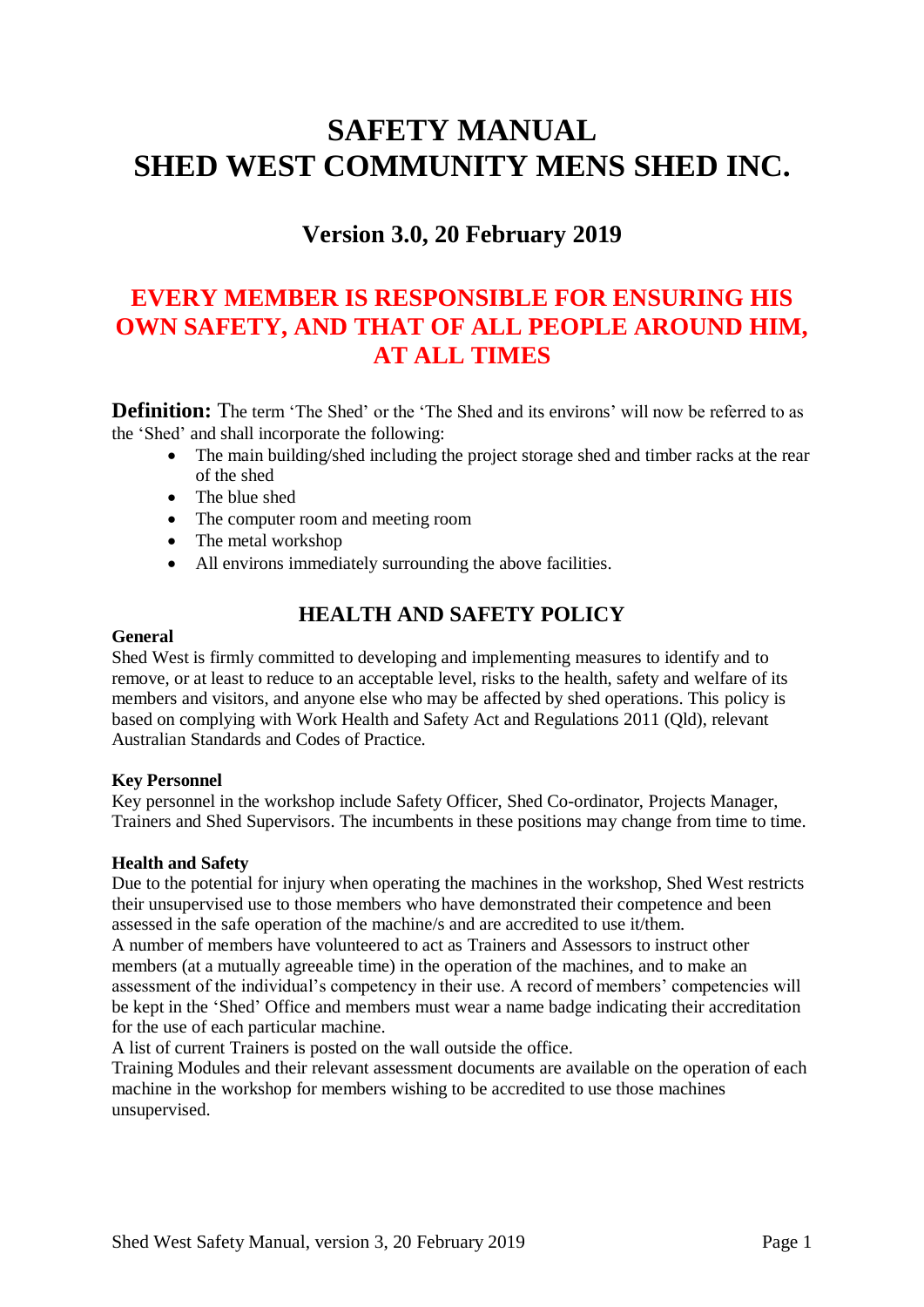#### **Dos and Don'ts**

The Shed West Management Committee and Safety Sub-Committee have introduced the following rules and guidelines for members and visitors when in the Shed:

- Members who want to use the shed facilities must attend an OH&S Training induction before they start work in the shed
- Name tags must be worn
- At least two financial members must be in the shed before any work can be carried out
- Wearing of fully enclosed shoes is mandatory at all times within the shed
- Safety glasses (provided) must be worn when using any machinery with moving components – full-face shields (provided) must be worn when using a wood lathe, bench grinder or angle grinder
- Hearing protection (provided) and dust masks (provided) should be worn when machines generating these hazards are in use
- For hygiene reasons members are encouraged to provide their own safety equipment. If the Shed's safety glasses or full face-shields are used by a member, they must be cleaned before they are replaced in shed stocks
- Do not wear loose fitting clothing and jewellery that can potentially be caught in moving parts of machinery
- Members must observe the relevant Safety Operating Procedures posted adjacent to each individual machine
- Before operating any machine or power tool;
	- o Check make sure the machine has a current Electrical Safety Test Tag
	- o Set set blades, guards, guides, and dust extraction
	- o Use safely operate machine and ask for assistance where necessary
	- o Clean after use, clean the machine of all dust, shavings etc.
- Safety guards and other safety features attached to machines must not be removed or changed in any way rendering the operation of the machine more hazardous without reference to a Trainer or Shed Supervisor
- If a machine is not operating correctly switch it off immediately and place a "Not-in-Service" sign (available in the office) on the machine and advise the Shed Co-ordinator or Shed Supervisor
- After working on a project with any machinery, that machinery must be returned to its original condition BEFORE ITS NEXT USE by the member/s who has/have been working on it
- Sanding, routing and sawing with portable power tools and machines must be conducted outside of the workshop
- Members must clean up any debris, woodchips, sawdust, filings etc. that they generate while using the machines before they leave the work station, and assist in the general tidying up of the workshop at the completion of each session. Work stations must be left clean and clutter free at the end of each session
- When a member is working with machinery, always approach him from front-on or the side - never from behind – and wait until he acknowledges your presence and turns off his machine before attempting to engage in conversation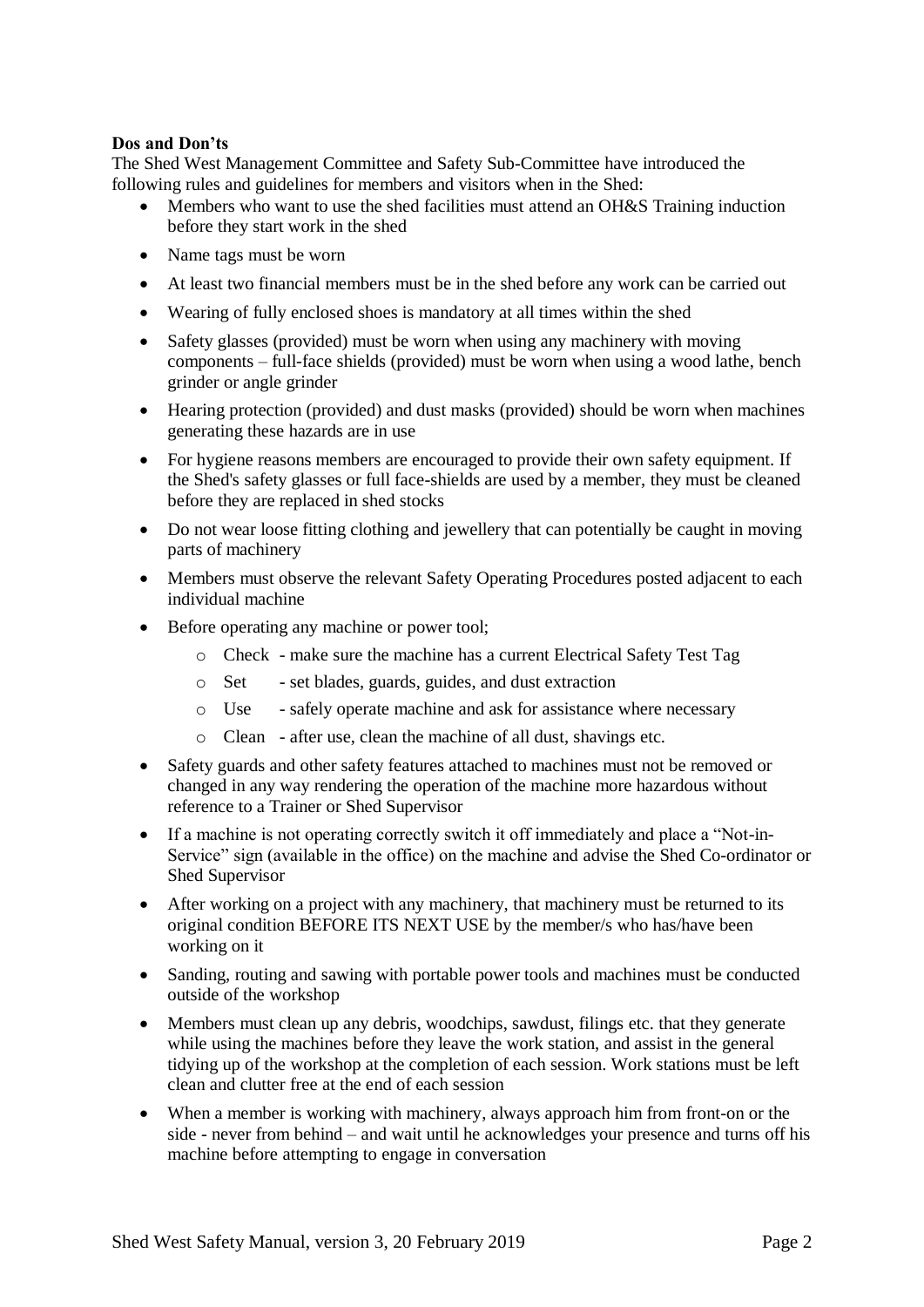- As storage space is limited, where possible, members must take their projects home at the end of each day. The only exception to this rule is with major glue-ups where clamped projects need to be left overnight. However, the projects must be removed as early as possible the next day
- All tools must be returned to their storage place after being used
- Before timber is machined, it must be inspected closely for nails, stones, grit and other debris. Dry timber only should be put through the Thicknesser, Planer, Linisher and Table/Panel saw. Preparation of green timber for woodturning can only be conducted using the bandsaw
- Do not use machinery if you are affected by drugs or alcohol
- Alcohol cannot be consumed within the confines of the shed
- Smoking is not permitted in the Shed
- One or more Trainers will usually be on hand during the Shed's normal opening hours to help unaccredited members who require assistance to carry out small tasks on a particular machine but who are not necessarily looking to be accredited for that particular machine. Shed Supervisors are also available to assist any member who simply wishes to have someone machine timber on their behalf.

### **SHED GOVERNANCE**

#### **Shed West Management Committee**

The Management Committee will as far as is practicable provide and maintain:

- A safe working environment and work systems
- Tools, equipment, substances and materials for use by members in safe condition
- Facilities for the welfare of members
- Information, instruction, training and supervision that is reasonably necessary to ensure all members and visitors are safe from injury and risks to health;
- A commitment to consult and to cooperate with members in all matters relating to health and safety in the Shed
- A commitment to implement effective safety management procedures
- An environment that encourages the cooperation of all members and authorised visitors to implement this policy.

#### **Shed Safety Officer**

The Shed Management Committee will appoint a Shed Safety Officer, whose duties will include:

- To inform the Management Committee about the overall state of safety in the Shed
- To conduct inspections to identify any hazards and any unsafe or unsatisfactory workplace health and safety conditions or practices.
- To inform the Shed Management Committee of any hazards or any unsafe or unsatisfactory workplace health and safety practices identified during the inspections.
- To develop appropriate workplace health and safety educational programs and materials
- To promote appropriate workplace health and safety conditions and safe work practices in the Shed
- To investigate or assist in the investigation of all workplace safety incidents in the Shed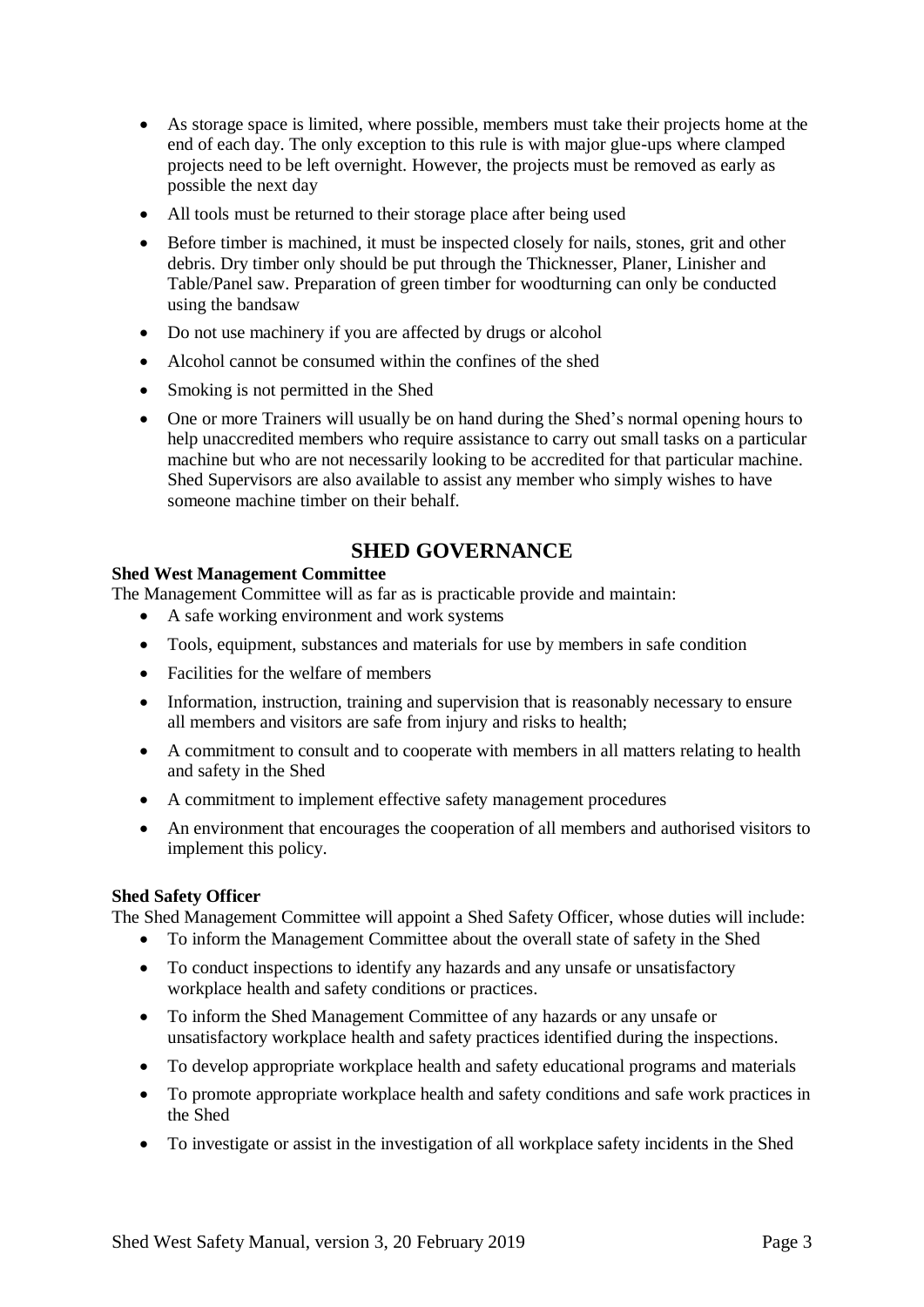- To report the incident or risk to the Management Committee immediately if any workplace incident or immediate risk to workplace safety in the Shed occurs
- Chair meetings of the Shed Safety Sub-Committee and discussions on Safety, which from time to time, may be held to include the broader membership.
- Represent the Safety Sub-Committee at Management Committee meetings.
- Carry out reasonable additional duties as required by the Management Committee, from time to time.

#### **Shed Safety Sub-Committee**

The Shed Management Committee has established a Shed Safety Sub-Committee comprising 4-6 Shed members, ensuring a suitable spread of interests and knowledge within the Sub-Committee. Minutes of Shed Safety Sub-Committee meetings should be recorded and submitted to the Management Committee for information. The Shed Safety Sub-Committee should meet as required to address the following responsibilities;

#### *Responsibilities*

The Shed Safety Sub-Committee's responsibilities include:

- The development, printing, promulgation and review of safety instructions in conjunction with the Safety Officer
- Conducting investigations of all actual or 'near miss' incidents involving the safety of Shed members or visitors, or the safe operation of any Shed tools or machinery;
- Following an investigation which reveals a need to amend these instructions, preparing, printing and promulgating those amendments to all Shed members;
- Overseeing the conduct of safety inspections of all Shed equipment and maintaining relevant checklists and other safety-related documents.

#### *Register*

The Shed Safety Sub-Committee will establish and maintain a register, to be kept in the Shed, which must be signed by every member who intends to work in the Shed to certify they have been inducted into safe operations within the Shed and have read and understood these instructions.

#### *Reviews*

The Safety Sub-Committee must review these instructions, and amend them as necessary:

- Immediately after any incident which involves actual or potential injury to any person; and
- Meet annually to ensure they are relevant to current working procedures. A note must be made in the meeting minutes to the effect that the instructions are either still current, or require amendment. If amendments are required, a note that they have been made must be included in the minutes of the next applicable meeting.
- Amendments to these instructions must be endorsed by the Shed West Management Committee and promulgated to all members in a timely manner.

#### **Shed Supervisors**

A Shed Supervisor must be present at the Shed during all scheduled times it is open for use by members. Duties will include:

• Implementing and enforcing the Shed 'Rules and Protocols'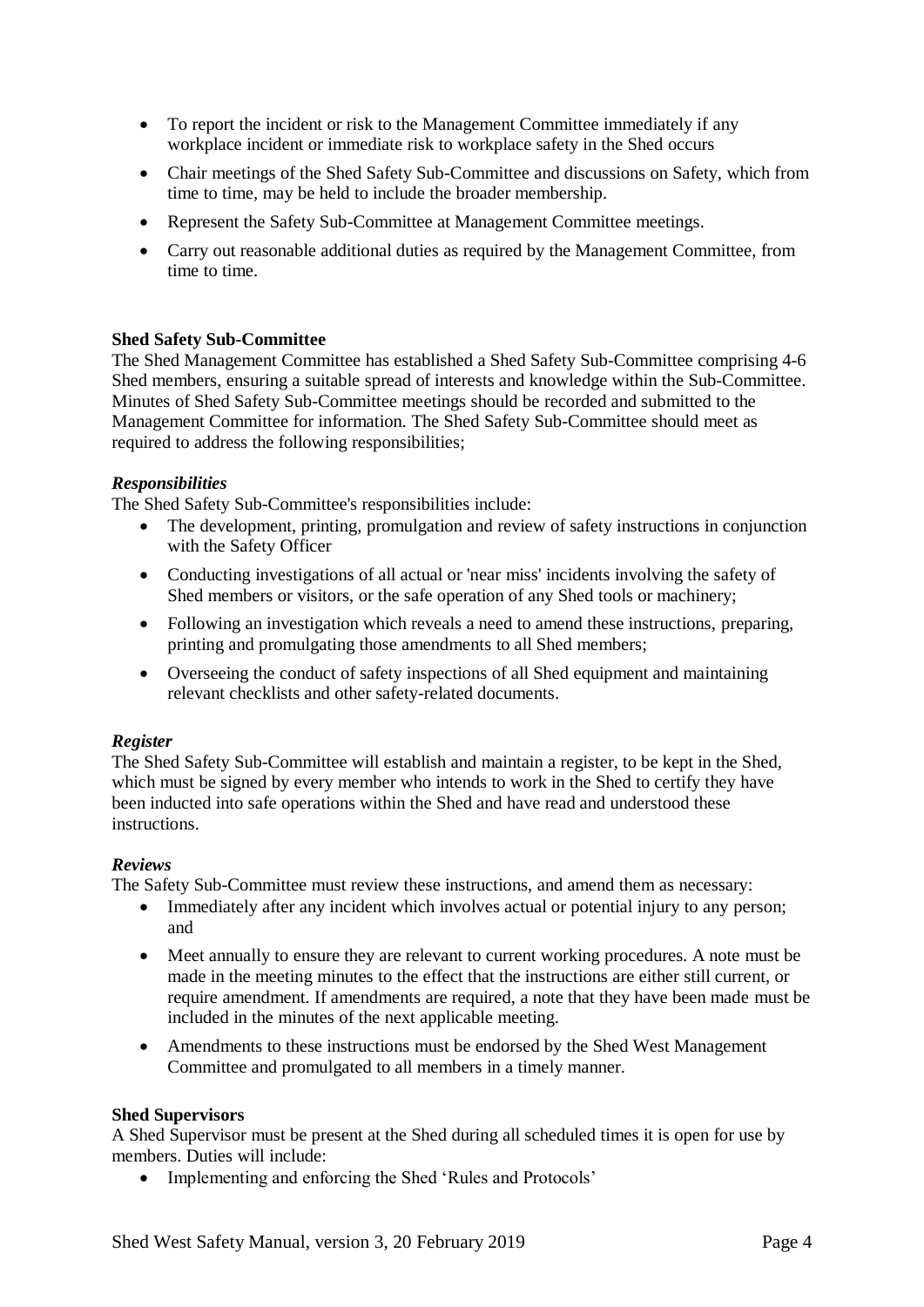- Ensuring the Shed is opened on time, and all tools/machinery are either available for use or, if requiring servicing or repair, isolated and tagged as appropriate
- Ensuring all members either bring their own Personal Protective Equipment, or have access to Shed stocks of this equipment, appropriate to the nature of the work and the tools/machinery they will be using
- Monitoring activities in the Shed to ensure all members working there at the time are properly attired, equipped and trained to use the equipment relevant to the work being undertaken
- Assessing the ability of any member suspected to be affected by drugs, or otherwise apparently impaired, with respect to that member's ability to work safely, and taking steps to stop that member from continuing to work in the area until that situation is resolved
- Enforcing the 'no smoking' regulations
- Ensuring any tool or machinery that becomes unserviceable whilst in use is removed or isolated from further use, and the appropriate equipment register annotated accordingly
- Providing, or assisting with, any first aid measures needed by any member who is injured whilst working in the area
- Ensuring all work areas are cleaned up, machinery cleaned and serviced as required, and all tools cleaned and returned to their allocated storage compartment/areas
- Ensuring any flammable liquids are stored in the appropriate safe areas. Decanted flammable liquids are to be clearly labelled identifying the contents
- Ensuring all designated power circuits are turned off, security devices are operational, and securing the Shed at the end of the session
- Ensuring that all attending members are aware of and comply with the Shed 'Rules and Protocols'.

#### **Shed West Members**

All members have an obligation to:

- Comply with all provisions of this Safety Manual
- Ensure that they avoid injury to themselves and others, and damage to tools and equipment, whenever using the facilities provided in the Shed and its environs
- Take reasonable care of their own health, and the health and safety of all others
- Wear appropriate personal protective items and clothing where necessary
- Comply with any direction from the Shed Safety Sub-Committee and its members in relation to health and safety
- Avoid the misuse of Shed equipment
- Immediately report all accidents or incidents on the job, no matter how trivial, to the Shed Safety Officer (or delegate) at the time. These reports must be recorded in a register which will be reviewed regularly by the Safety Sub-Committee which will make, where appropriate, recommendations to the Shed West Management Committee
- Report any observed safety hazards to the Shed Safety Officer (or delegate).

All members wishing to use Shed facilities must ensure they do not have any medical or physical conditions that could interfere with their ability to work safely with any tools or equipment in the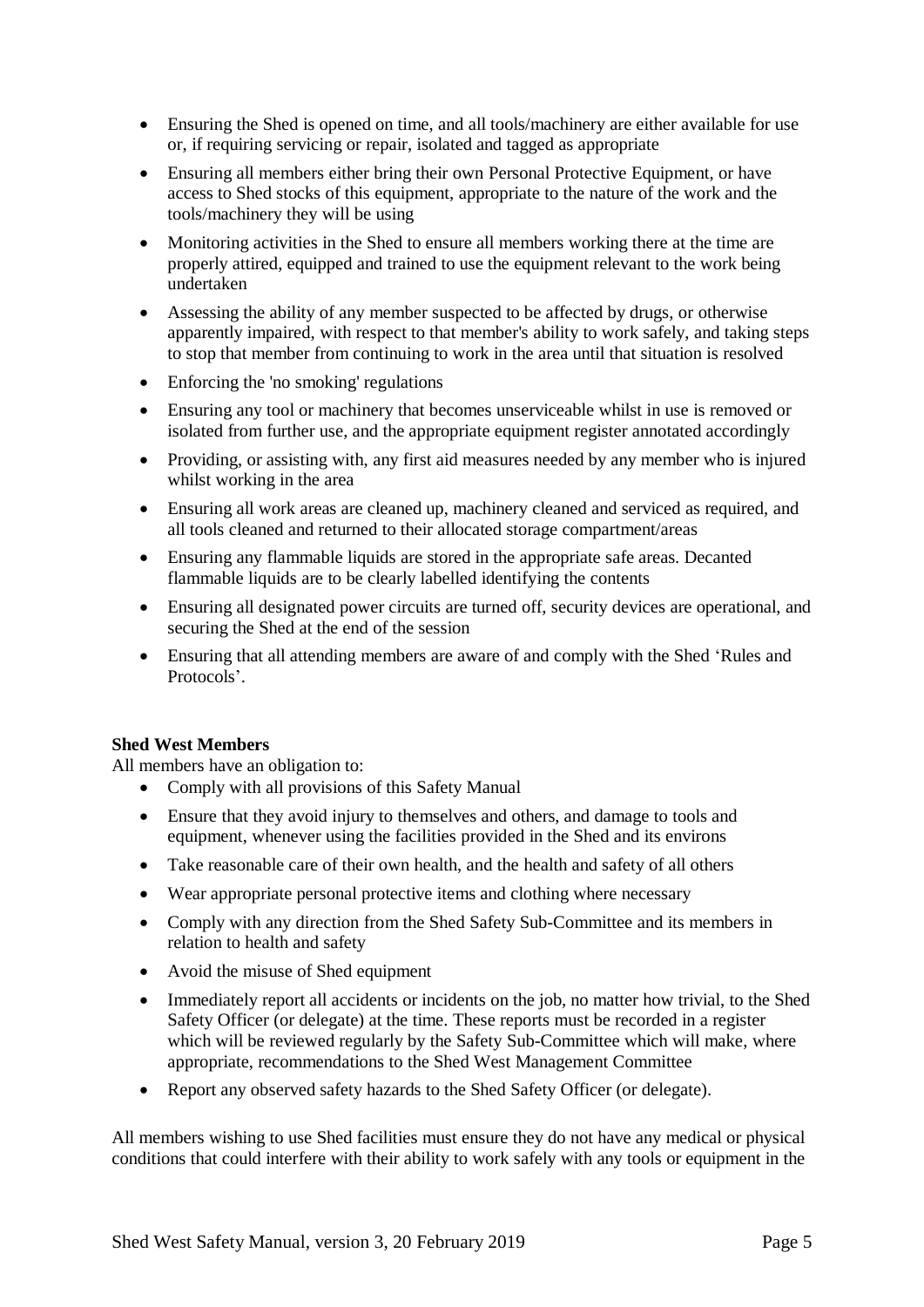Shed. This includes the use of drugs or any medications which might impair or otherwise affect their safe working ability.

*Compliance with Safety Operating Procedures.* Members must comply with the provisions of the Safety Operating Procedures applicable to each item of fixed or portable machinery whilst working with that machinery. This includes the wearing and use of all personal protective equipment as specified in those procedures.

A member observed working in a hazardous manner will have their unsafe practice brought to their attention by the Shed Safety Officer or member of the Shed Safety Sub-Committee who has been delegated that authority, or by any responsible member of the Shed. The Shed Safety Officer or his delegate will require that a member acting dangerously immediately begin observing safe practices.

If the Safety Officer's (or delegate's) instructions are disobeyed, then he may ask the offending member to cease his activity and leave the premises forthwith. This person's right to work in the Shed workshop will be suspended until it is reviewed by the Management Committee.

All breaches of Shed West Safety Standards leading to this level of disciplinary action must be recorded and a full report of the incident made to the Shed West President and the Shed West Community Liaison Officer, with 24 hours. In the absence of either of these officials, the Shed West Secretary will be informed.

Any disputes which may arise from such actions will be dealt with in accordance with similar procedures set out in Complaint Handling Process of the Good Neighbour Policy. In which case, if the matter is not readily resolved it shall be referred to the Shed West Management Committee, instead of the Brisbane City Council.

# **TOOLS AND EQUIPMENT SAFETY**

#### *Inspections and maintenance*

A member intending to use tools and/or equipment in the shed must inspect the tools and/or equipment before using them to ensure they are safe to use. Any item needing work to return it to its safe working condition must be immediately withdrawn from use until it is reconditioned.

#### *Electrical equipment/machinery*

Checks on the electrical safety of any shed equipment or machinery must be conducted by a qualified electrician in accordance with the manufacturer's safety/operating instructions. Unserviceable equipment must be isolated from the power circuit, and a sign affixed to it notifying its unserviceability, until it is repaired.